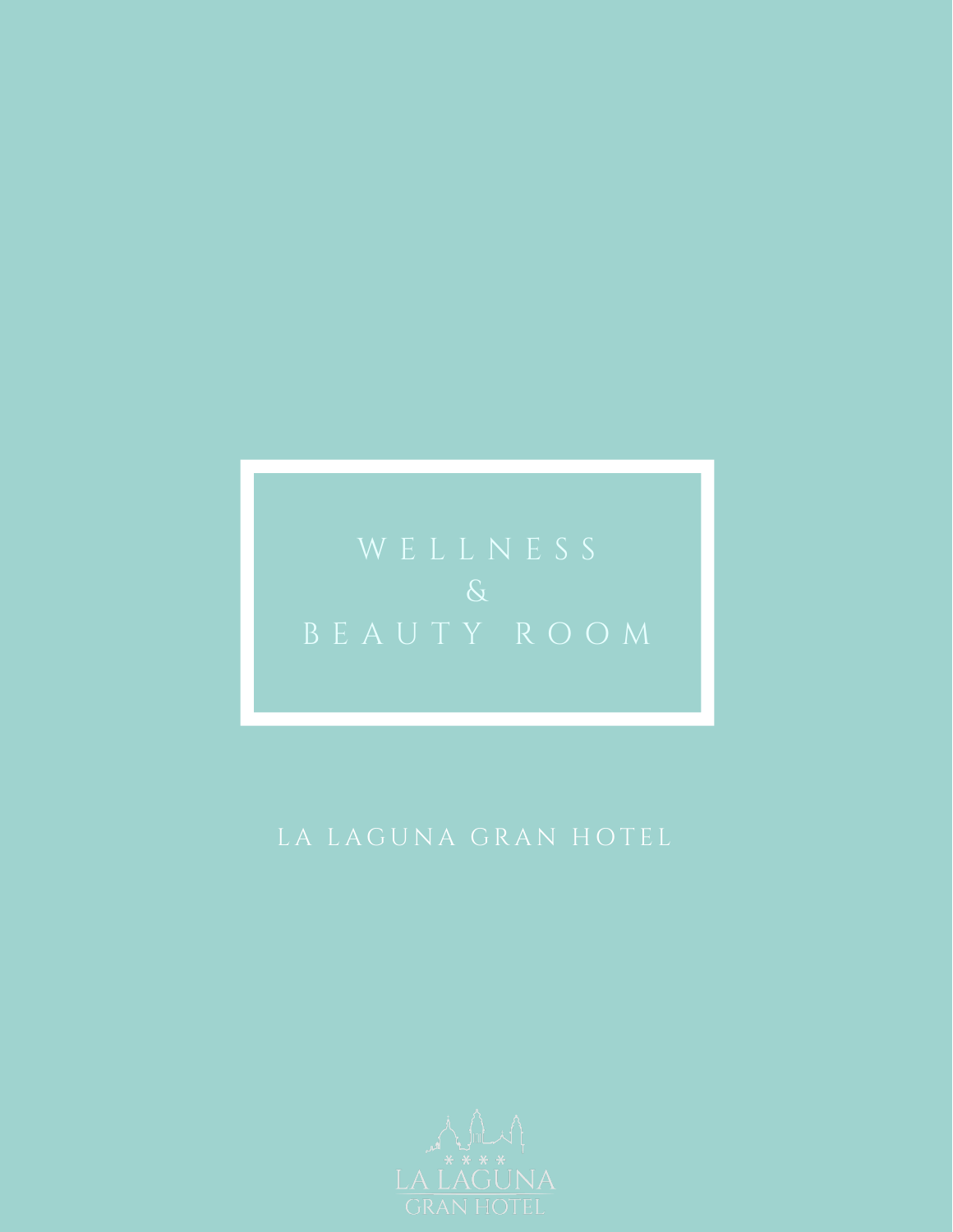## masajes corporales *body massages*

| MASAJE ESPALDA RELAJANTE 30/45 MIN<br>BACK RELAXING MASSAGE 30 MIN                    | $30/40 \in$     |
|---------------------------------------------------------------------------------------|-----------------|
| MASAJE ESPALDA DESCONTRACTURANTE 30/45 MIN<br>BACK DESCONTRACTING MASSAGE 30/45 MIN   | $35/45\epsilon$ |
| MASAJE RELAJANTE 50/75 MIN<br>RELAXING MASSAGE 50/75 MIN                              | $50/75 \in$     |
| MASAJE DESCONTRACTURANTE 50/90 MIN<br>DESCONTRACTING MASSAGE 50/90 MIN                | 60/90€          |
| MASAJE VENDAS FRÍAS (PIERNAS Y PIES) 50 MIN<br>COLD BANDAGING. (LEGS AND FEET) 50 MIN | 50€             |
| REFLEXOLOGÍA PODAL TAILANDESA 50 MIN<br>THAILAND PODAL REFLEXOLOGY 50 MIN             | 50€             |
| MASAJE PIES 30 MIN<br>FOOT MASSAGE 30 MIN                                             | 32€             |
| MASAJE PIEDRAS CALIENTES 60 MIN<br>HOT STONE MASSAGE 60 MIN                           | 80€             |
| MASAJE ACEITES CALIENTES 60 MIN<br>HOT ESSENTIAL OIL MASSAGE 60 MIN                   | 80€             |
| AROMATERAPIA 60 MIN<br>AROMATHERAPY 60 MIN                                            | 70€             |
| MASAJE ANTI-ESTRÉS 50 MIN<br>ANTI-STRESS MASSAGE 50 MIN                               | 60€             |
| DRENAJE LINFÁTICO 50 MIN <sup>*</sup><br>LYMPHATIC DRAINAGE 50 MIN*                   | 60€             |
| MASAJE AYURVÉDICO 60 MIN*<br>AYURVEDIC MASSAGE 60 MIN *                               | 60€             |
| MASAJE EN PAREJA RELAJANTE 50/75 MIN<br>COUPLE RELAXING MASSAGE 50 MIN                | 120/150€        |
| MASAJE EN PAREJA AROMÁTICO 50/75MIN<br>COUPLE RELAXING MASSAGE 50 MIN                 | 130/160€        |

### masajes faciales *facial massage*

| MASAJE FACIAL 20 MIN<br>FACIAL MASSAGE 20 MIN | 28€ |
|-----------------------------------------------|-----|
|                                               |     |

MASAJE FACIAL CON ARCILLA O CON CHOCOLATE 40 MIN *FACIAL MASSAGE WITH CLAY OR CHOCOLATE 40 MIN* 40€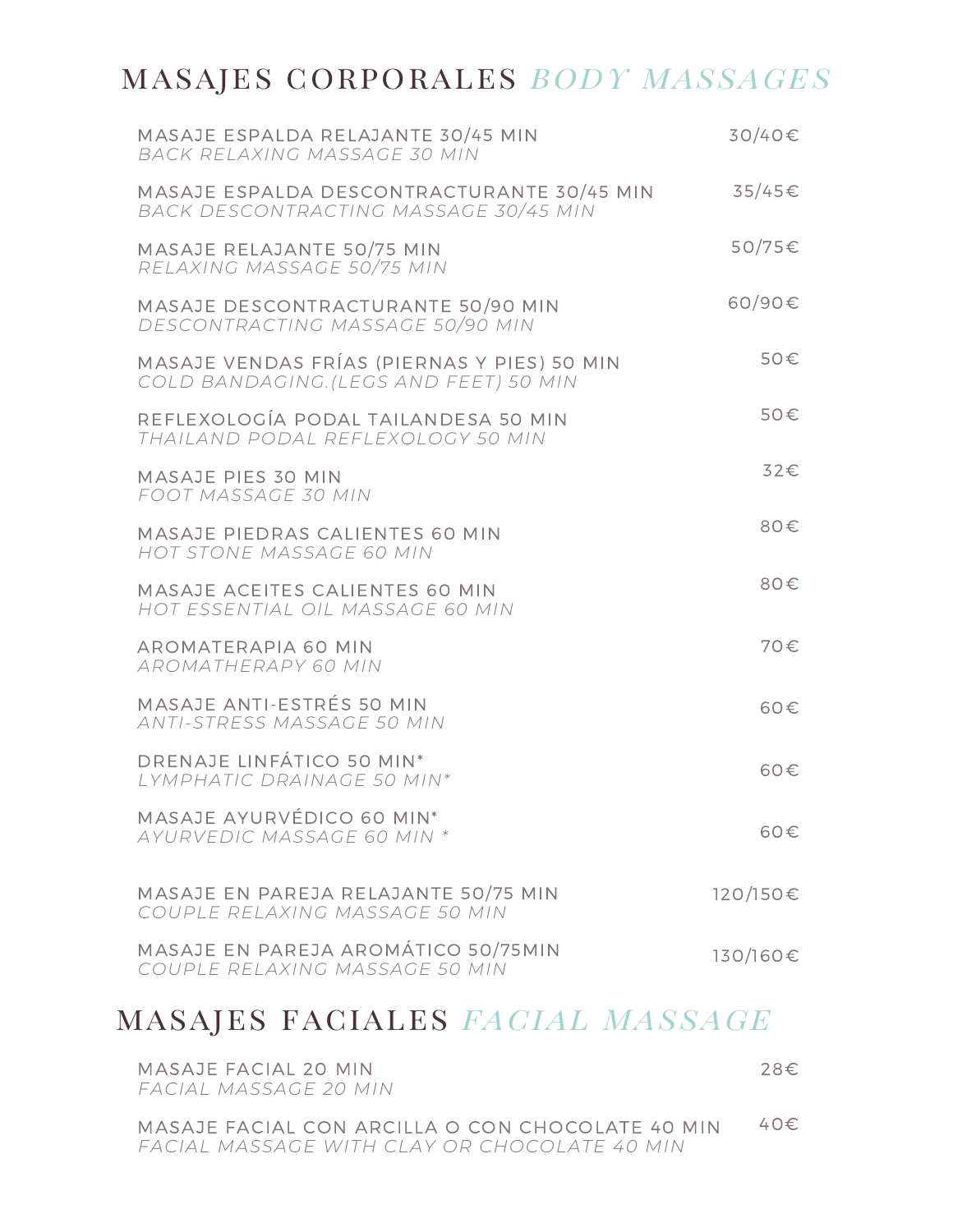# acupuntura y auriculopuntura acupuncture and auriculopuncture

| ACUPUNTURA 45 MIN<br>ACUPUNCTURE 45 MIN                                      | 45E           |
|------------------------------------------------------------------------------|---------------|
| AURICULOPUNTURA (OREJA) 45 MIN<br>AURICULOPUNCTURE (EARS) 45 MIN             | 45E           |
| ACUPUNTURA + AURICULOPUNTURA 50 MIN<br>ACUPUNCTURE + AURICULOPUNCTURE 50 MIN | 60€           |
| MASAJE + ACUPUNTURA 90 MIN<br>MASSAGE + ACUPUNCTURE 90 MIN                   | 90 $\epsilon$ |

### tratamientos treatments

| MASAJE ANTICELULITIS 50 MIN*                        | 70€  |
|-----------------------------------------------------|------|
| ANTI-CELLULITE MASSAGE 50 MIN*                      |      |
| BAMBÚTERAPIA RELAJANTE 60 MIN                       | 70€. |
|                                                     |      |
| RELAXING BAMBOO THERAPY 60 MIN                      |      |
|                                                     |      |
| BAMBÚ TERAPIA DESCONTRACTURANTE 60 MIN <sup>*</sup> | 90€  |
| BAMBOO DECONTRACTING THERAPY 60 MIN *               |      |
|                                                     |      |
| MASAJE RELAJANTE + REFLEXOLOGÍA 100 MIN             | 90€  |
| RELAXING MASSAGE + REFLEXOLOGY 100 MIN              |      |
|                                                     |      |
| MASAJE DESCONTRACT. + REFLEXOLOGÍA 100 MIN          | 100€ |
| DESCONTRACTING MASSAGE + REFLEXOLOGY 100 MIN        |      |
|                                                     |      |

\*ESTOS TIPOS DE MASAJE NO SE PUEDEN PROLONGAR EN TIEMPO */ THESE TYPES OF MASSAGE CANNOT BE EXTENDED IN TIME.* \*\*NUESTROS MASAJES SE PUEDEN COMPLEMENTAR CON UN BÁSICO DE ACUPUNTURA, SI FUERA ASÍ, TIENE UN SUPLEMENTO DE 5€. *\*OUR MASSAGES CAN BE COMPLEMENTED WITH A BASIC ACUPUNCTURE, IT HAS A SUPPLEMENT OF € 5.*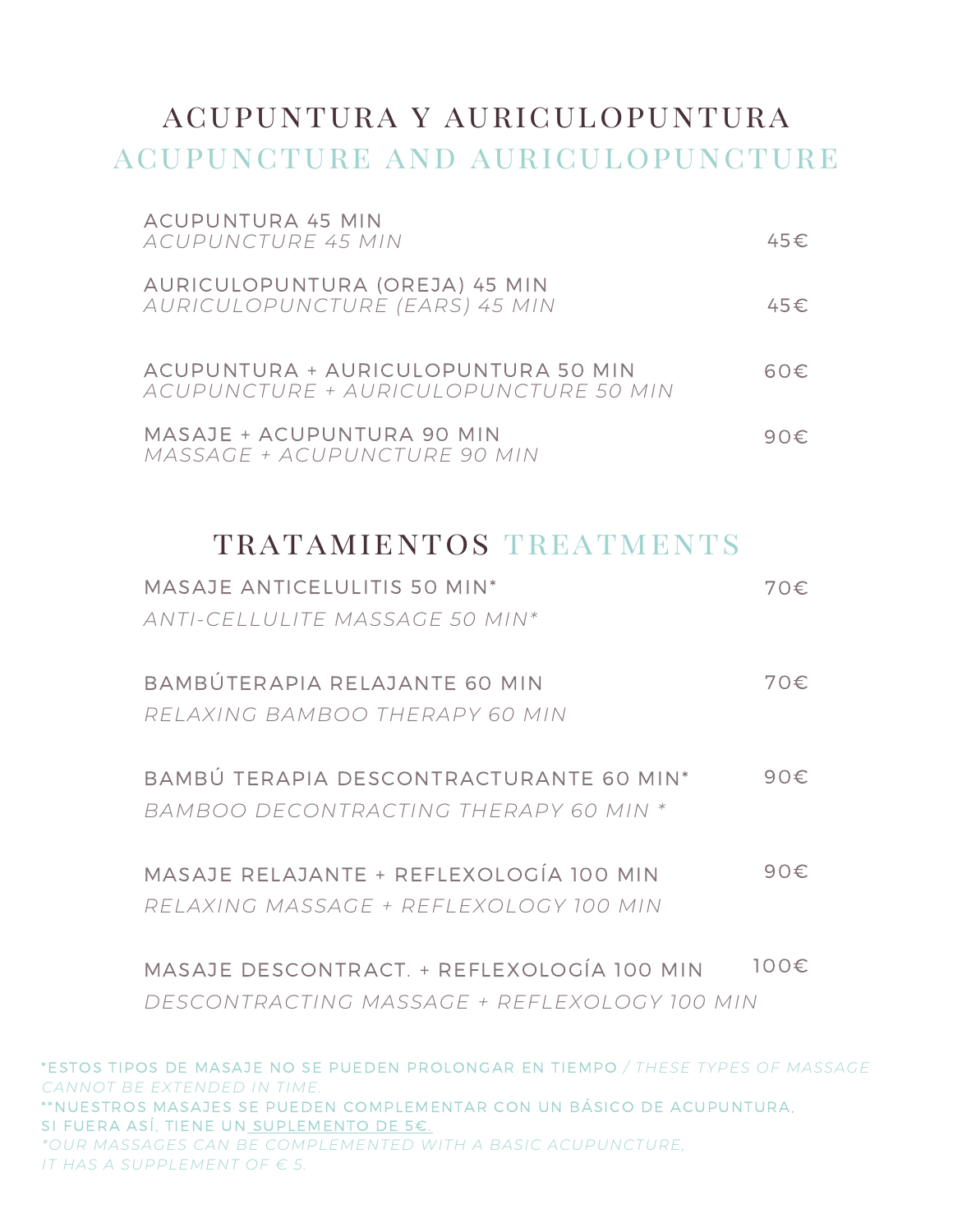## bonos voucher

### SESIONES 5 10

| ESPALDA O PIERNAS 30 MIN                                       | $RELAJANTE / RELAX 105\epsilon$    |      | 196€ |
|----------------------------------------------------------------|------------------------------------|------|------|
| BACK OR LEGS MASSAGE 30 MIN                                    | DESCONTRACT 112.50€                |      | 224E |
| ESPALDA O PIERNAS 45 MIN                                       | $RELAJANTE / RELAX 142.50\epsilon$ |      | 266€ |
| BACK OR LEGS MASSAGE 45 MIN                                    | DESCONTRACT 157.50€                |      | 294€ |
| <b>CUERPO COMPLETO 60 MIN</b>                                  | $RELAJANTE / RELAX 187.50\epsilon$ |      | 350€ |
| FULL BODY MASSAGE 60 MIN                                       | DESCONTRACT 225€                   |      | 420€ |
| BAMBÚTERAPIA                                                   | $RELAJANTE / RELAX 300\epsilon$    | 400€ | 500€ |
| BAMBOO THERAPY                                                 | DESCONTRACT.                       |      | 700€ |
| DRENAJE LINFÁTICO 50 MIN*<br>LYMPHATIC DRAINAGE 50 MIN*        |                                    | 200€ | 450€ |
| MASAJE ANTICELULITIS 50 MIN*<br>ANTI-CELLULITE MASSAGE 50 MIN* |                                    | 300€ | 550€ |
|                                                                |                                    |      |      |

\*ESTOS TIPOS DE MASAJE NO SE PUEDEN PROLONGAR EN TIEMPO */ THESE TYPES OF MASSAGE CANNOT BE EXTENDED IN TIME.* \*\*NUESTROS MASAJES SE PUEDEN COMPLEMENTAR CON UN BÁSICO DE ACUPUNTURA, SI FUERA ASÍ, TIENE UN SUPLEMENTO DE 5€. *\*OUR MASSAGES CAN BE COMPLEMENTED WITH A BASIC ACUPUNCTURE, IT HAS A SUPPLEMENT OF € 5.*